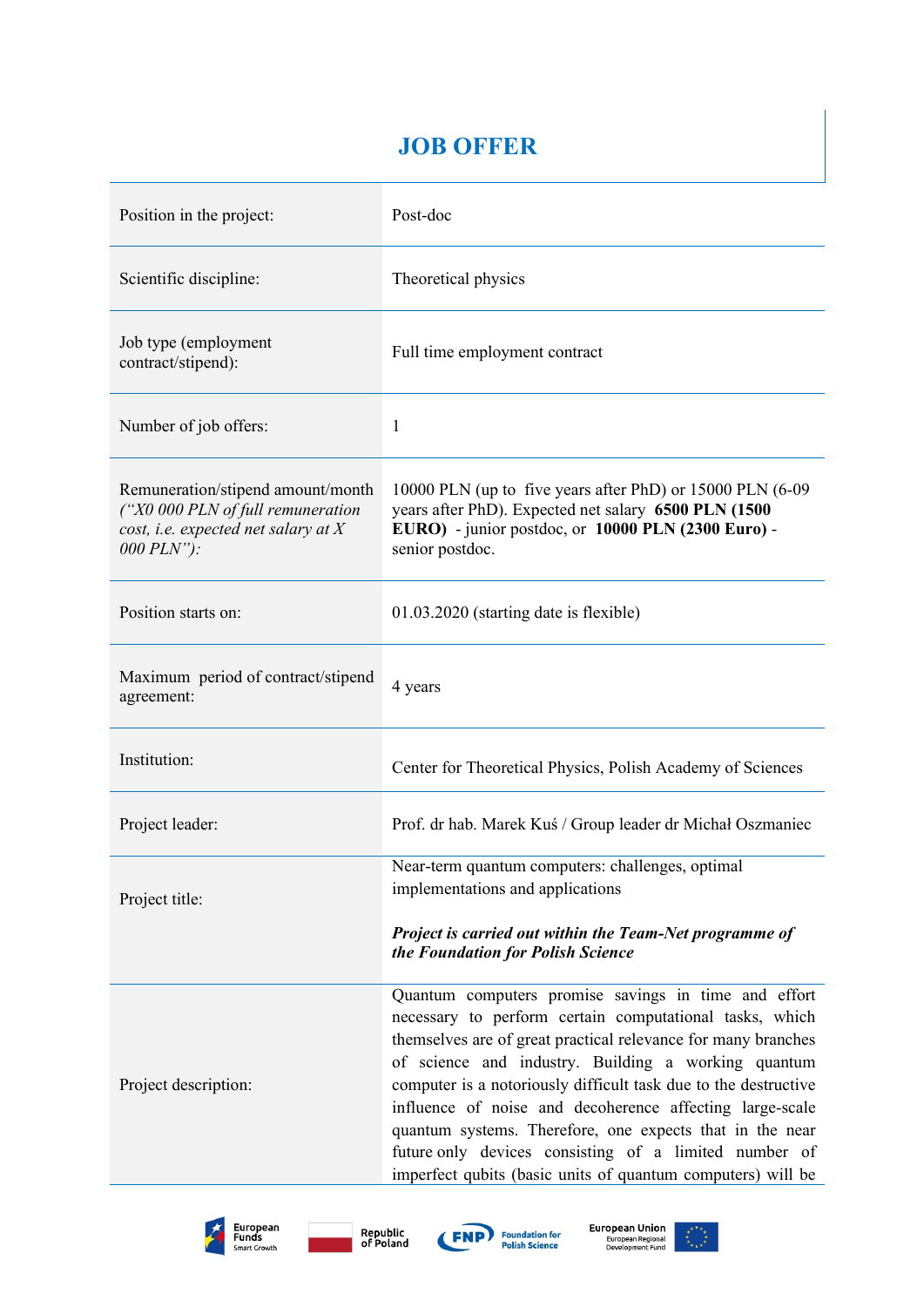|                                     | available. Our project aims to characterize the computational<br>power and to investigate possible practical applications of<br>such devices. To realize these ambitious goals, we will form a<br>network of closely collaborating research groups working on<br>cutting-edge aspects of quantum computing: quantum<br>machine learning, control of quantum systems, quantum<br>error-correction and identification resources responsible for<br>quantum speedup. |  |  |  |  |  |
|-------------------------------------|-------------------------------------------------------------------------------------------------------------------------------------------------------------------------------------------------------------------------------------------------------------------------------------------------------------------------------------------------------------------------------------------------------------------------------------------------------------------|--|--|--|--|--|
|                                     | Conducting research<br>1.                                                                                                                                                                                                                                                                                                                                                                                                                                         |  |  |  |  |  |
| Key responsibilities include:       | Writing scientific papers.<br>2.                                                                                                                                                                                                                                                                                                                                                                                                                                  |  |  |  |  |  |
|                                     | Supervision of phd students<br>3.                                                                                                                                                                                                                                                                                                                                                                                                                                 |  |  |  |  |  |
|                                     | 4. Participation in scientific conferences                                                                                                                                                                                                                                                                                                                                                                                                                        |  |  |  |  |  |
|                                     | Having a doctoral degree in mathematical or physical<br>1.<br>sciences;                                                                                                                                                                                                                                                                                                                                                                                           |  |  |  |  |  |
|                                     | Good knowledge of the subject:<br>2.                                                                                                                                                                                                                                                                                                                                                                                                                              |  |  |  |  |  |
|                                     | Quantum information theory<br>a.                                                                                                                                                                                                                                                                                                                                                                                                                                  |  |  |  |  |  |
|                                     | Quantum computing<br>b.                                                                                                                                                                                                                                                                                                                                                                                                                                           |  |  |  |  |  |
|                                     | Mathematical physics<br>$c_{\cdot}$                                                                                                                                                                                                                                                                                                                                                                                                                               |  |  |  |  |  |
| Profile of candidates/requirements: | confirmed by authorship or co-authorship of<br>publications from the above-mentioned fields;<br>Optionally (not all skills are required at the same<br>3.<br>time):<br>programming experience $(C + 1)$ , Python or<br>a.<br>Matlab),<br>b. experience in programming on quantum                                                                                                                                                                                  |  |  |  |  |  |
|                                     | computers (Qiskit, Forest)                                                                                                                                                                                                                                                                                                                                                                                                                                        |  |  |  |  |  |
|                                     | Fluent spoken and written English;<br>4.                                                                                                                                                                                                                                                                                                                                                                                                                          |  |  |  |  |  |
|                                     | 5.<br>Ability to work in a team.                                                                                                                                                                                                                                                                                                                                                                                                                                  |  |  |  |  |  |
|                                     | Curriculum vitae;<br>1.                                                                                                                                                                                                                                                                                                                                                                                                                                           |  |  |  |  |  |
| Required documents:                 | Research record with a list of publications, and list of<br>2.<br>research projects (especially those in which the<br>candidate was the principal investigator); PDF files<br>of up to five most important papers of the candidates;<br>a list of talks at conferences and workshops, and a list<br>of academic prizes and awards;                                                                                                                                |  |  |  |  |  |







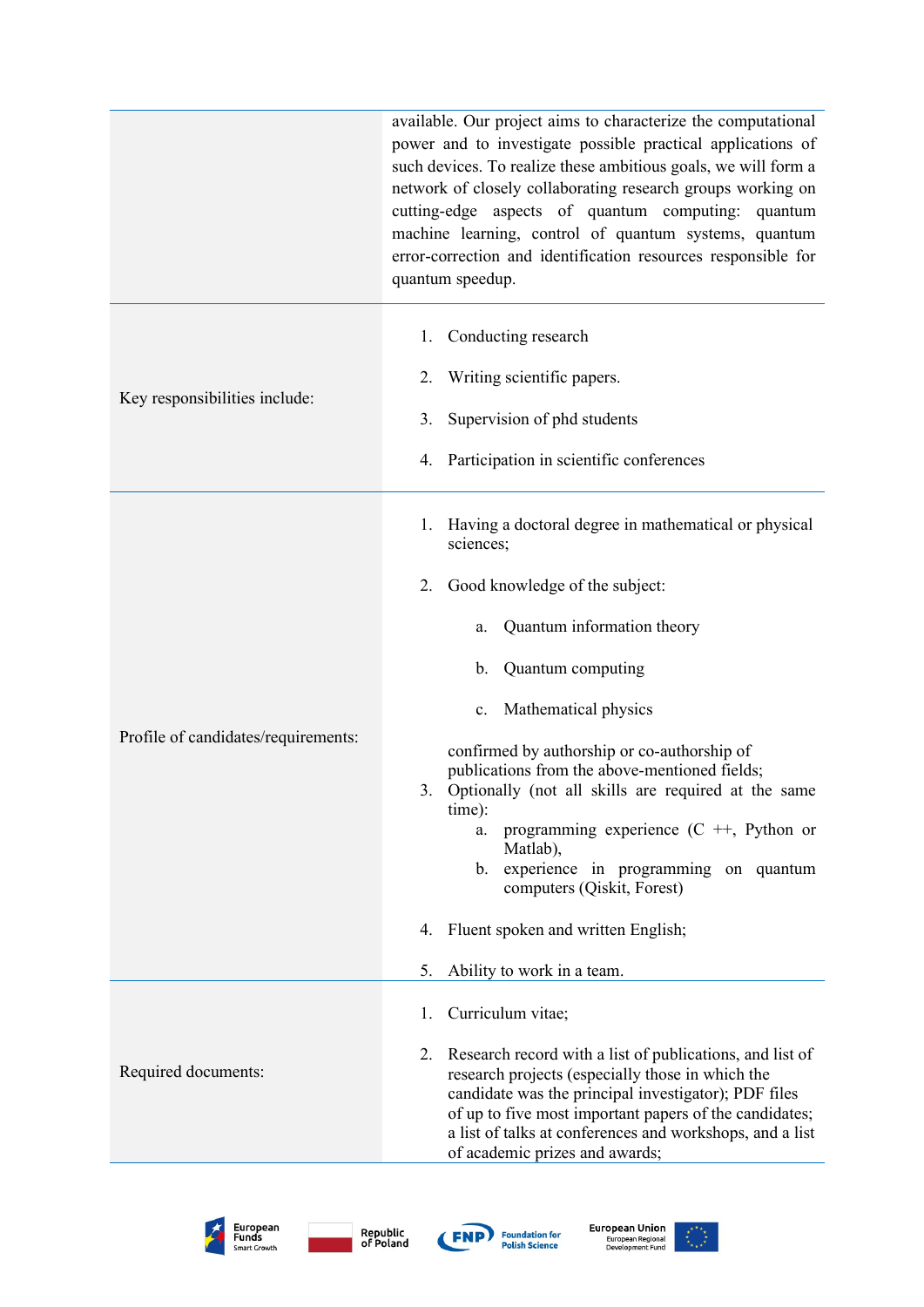|                                                                                                | Motivation letter<br>3 <sub>1</sub>                                                                                                                                                                                                                                                                   |  |  |  |  |
|------------------------------------------------------------------------------------------------|-------------------------------------------------------------------------------------------------------------------------------------------------------------------------------------------------------------------------------------------------------------------------------------------------------|--|--|--|--|
|                                                                                                | 4. Document confirming PhD degree (copies of Master,<br>PhD, habilitation diplomas                                                                                                                                                                                                                    |  |  |  |  |
|                                                                                                | 5. Personal questionnaire form (should be downloaded<br>from CTP web site)                                                                                                                                                                                                                            |  |  |  |  |
|                                                                                                | 6. Names and contact details (e-mail addresses) of two<br>senior researcher who may act as reference for the<br>candidate (The candidate is expected to contact the<br>reference and ask them to email reference letter to<br>rekrutacja@cft.edu.pl The letter must be sent before<br>the deadline.). |  |  |  |  |
| We offer:                                                                                      | Full-time employment for the period of one year with<br>the possible further extensions.                                                                                                                                                                                                              |  |  |  |  |
|                                                                                                | The Institute does not provide accommodation.                                                                                                                                                                                                                                                         |  |  |  |  |
|                                                                                                | Submit by email to email address:<br>rekrutacja@cft.edu.pl                                                                                                                                                                                                                                            |  |  |  |  |
| Please submit the following<br>documents to:                                                   | Please write in the title of the email "MK/11/2019"                                                                                                                                                                                                                                                   |  |  |  |  |
| Application deadline:                                                                          | 12:00 CEST 14.02.2020                                                                                                                                                                                                                                                                                 |  |  |  |  |
| For more details about the position<br>please visit (website/webpage<br>address):              | An interview is expected. Selection committee<br>reserves the right to invite for the interviews only<br>preselected candidates. The interviews will be held<br>in first week of November (the confirmation will be<br>sent to the prospect candidates shortly after the<br>application deadline).    |  |  |  |  |
|                                                                                                | Seniority of the candidates will not be preferred by<br>default. Instead, the selection committee we will<br>evaluate the expertise of candidates having in mind<br>their qualifications and achievements at the career<br>stage they are at the moment.                                              |  |  |  |  |
| Euraxess job/stipend offer (in case of<br>PhD, postdoc, leader and young<br>leader positions): | https://euraxess.ec.europa.eu/jobs/445663                                                                                                                                                                                                                                                             |  |  |  |  |
|                                                                                                |                                                                                                                                                                                                                                                                                                       |  |  |  |  |







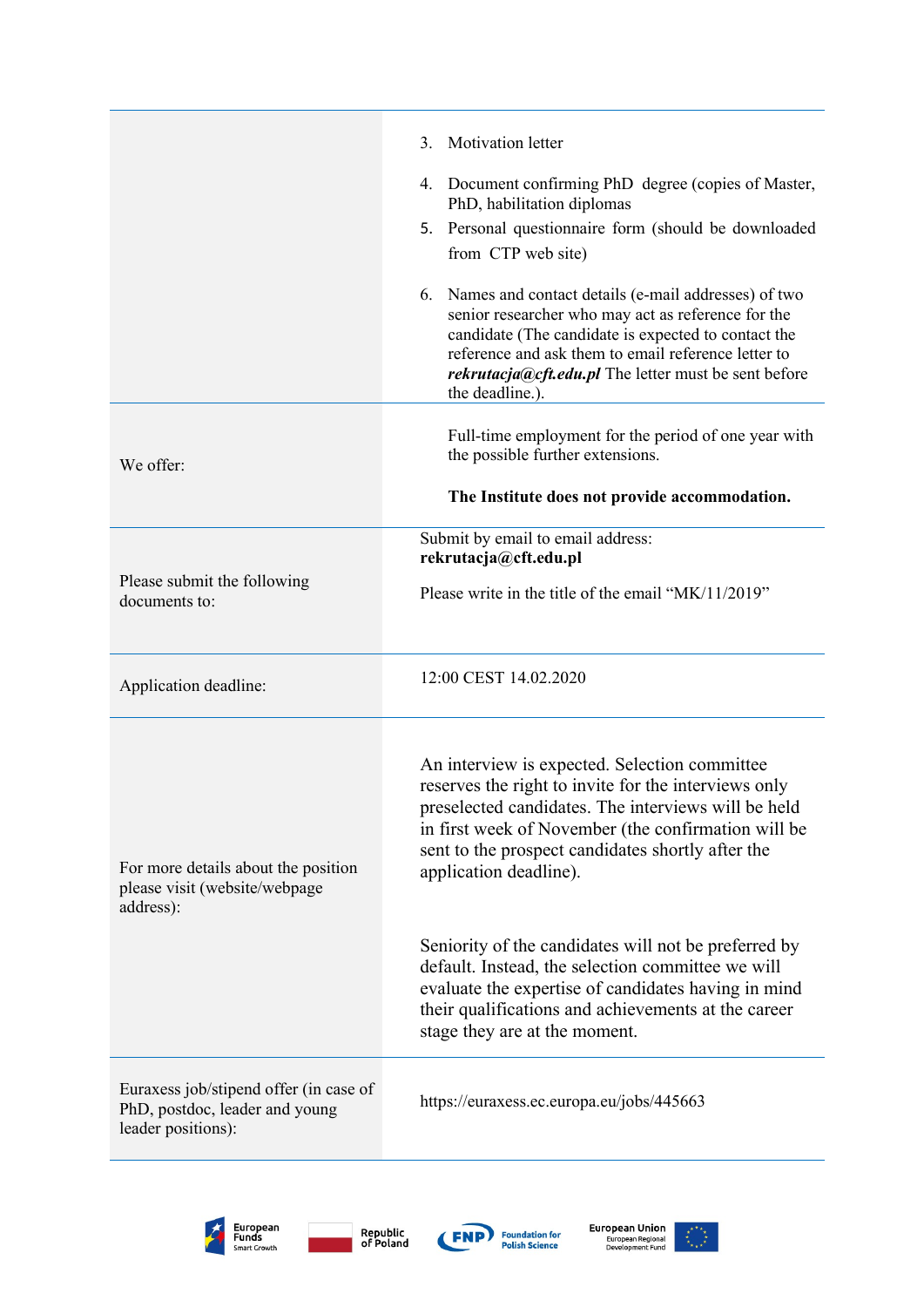# **Information Clause – Job Recruitment**

### **Information Obligation under the Article 13 of the RODO \*:**

#### **1. Data Administrator**

The administrator who is a deciding entity on how your personal data will be used is the Center for Theoretical Physics PAN represented by the Director with the seat in Warsaw Al. Lotników 32/46. You can contact the Administrator by using one of the contact forms available on the website: : <http://www.cft.edu.pl/>

### **2. Data Protection Inspector**

The Director of the Center for Theoretical Physics of the Polish Academy of Sciences has appointed the Data Protection Inspector (Inspektor Ochrony Danych - IOD) with whom you can contact in all matters relating to your personal data. You can contact the Inspector by sending an email to:  $\text{iod@cft.edu.pl}$  $\text{iod@cft.edu.pl}$  $\text{iod@cft.edu.pl}$ 

## **3. The Purposes of Processing and the Legal Basis for Processing**

Your personal data will be processed for the purpose of running the current recruitment.

The basis for the processing of personal data are the provisions of the Labor Code Act of June 26, 1974 (uniform text: Dz. U. of 2018, item 917) and based on your consent for data processing.

#### 4. **The Period of Storage of Personal Data**

Your personal data will be kept for the duration of the present recruitment.

#### **5. Data Recipients\*\***

The recipients of your personal data will be only entities authorized to obtain personal data on the basis of the law. Access to your data is provided only to employees authorized by the administrator and associates who must have access to the data to perform their duties.

#### **6. Your Processing Rights**

You have the right to access your data and the right to correct it or limit processing, as well as the right to appeal against the processing.

#### **7. The Obligation to Provide Data and the Consequences of not Providing Data**

Providing your personal data specified in the Labor Code is obligatory, and for the remaining extent voluntary.

8. **The right to make a complaint to the President of the Office for the Protection of Personal Data** When you feel that the processing of personal data violates the provisions of the general regulation on the protection of personal data, you have the right to make a complaint to the President of the Office for the Protection of Personal Data.

#### **Consent to Data Processing**

**I consent to the processing of my personal data by the Center for Theoretical Physics PAN for the needs of:**

|                                                                                                                |    | Present recruitment. |    |      |     |     |       |    |         |       |
|----------------------------------------------------------------------------------------------------------------|----|----------------------|----|------|-----|-----|-------|----|---------|-------|
| I provide the data voluntarily and I declare that they are truthful. I got acquainted with the contents of the |    |                      |    |      |     |     |       |    |         |       |
| above information, including information about the purpose and methods of processing personal data and the     |    |                      |    |      |     |     |       |    |         |       |
| right                                                                                                          | to | access               | mv | data | and | the | right | to | correct | them. |
|                                                                                                                |    |                      |    |      |     |     |       |    |         |       |



\_\_\_\_\_\_\_\_\_\_\_\_\_\_\_\_\_\_\_\_\_\_\_\_\_\_\_\_\_\_